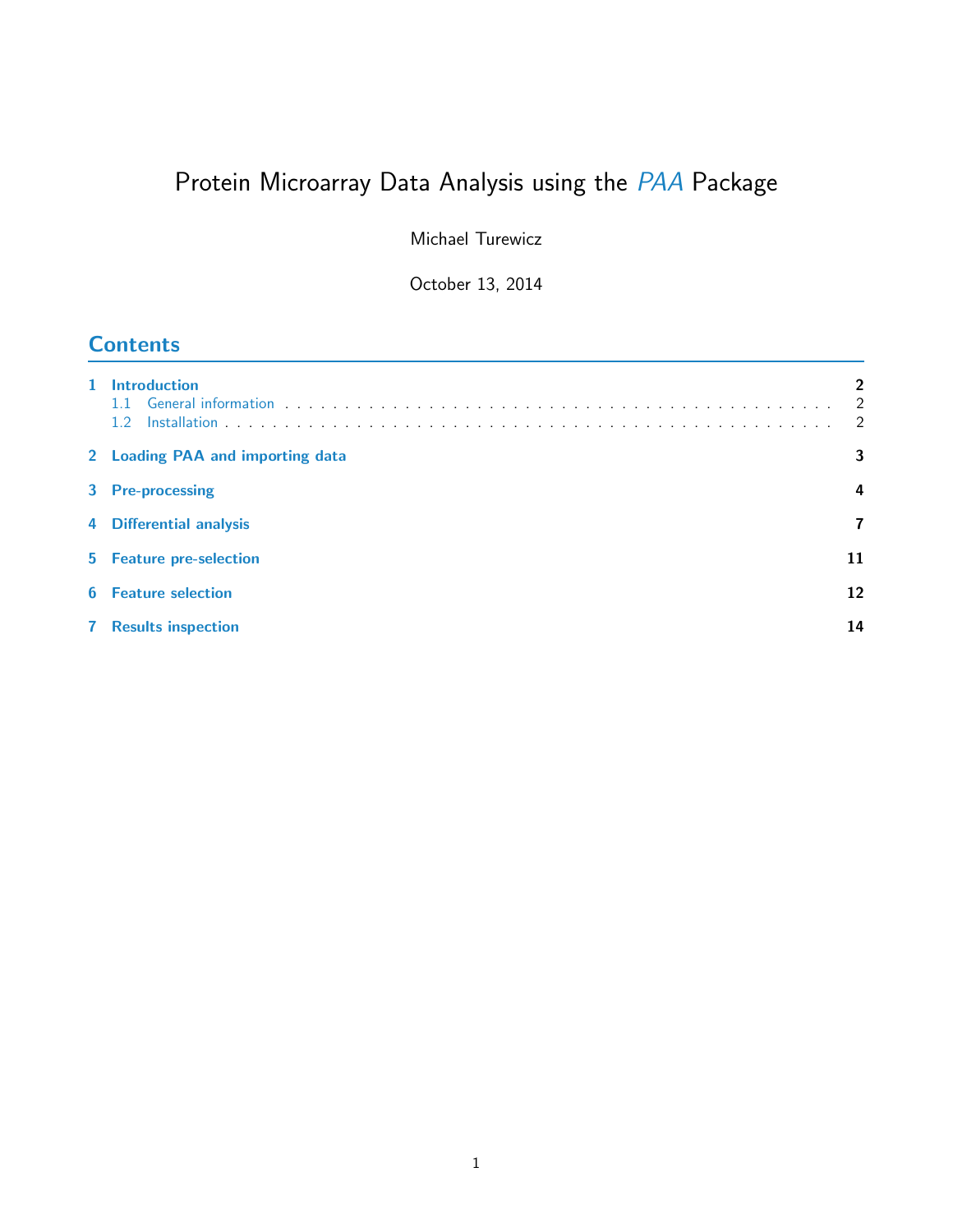# <span id="page-1-0"></span>1 Introduction

#### <span id="page-1-1"></span>1.1 General information

Protein Array Analyzer ([PAA](http://bioconductor.org/packages/release/bioc/html/PAA.html)) is a package for protein microarray data analysis (esp., ProtoArray data). It imports single color (protein) microarray data that has been saved in 'gpr' file format. After pre- processing (background correction, batch filtering, normalization) univariate feature pre-selection is performed (e.g., using the "minimum M statistic"approach - hereinafter referred to as "mMs", [\[1\]](#page-16-0)). Subsequently, a multivariate feature selection is conducted to discover biomarker candidates. Therefore, either a frequency-based backwards elimination approach or ensemble feature selection can be used. [PAA](http://bioconductor.org/packages/release/bioc/html/PAA.html) provides a complete toolbox of analysis tools including several different plots for results examination and evaluation.

In this vignette the general workflow of [PAA](http://bioconductor.org/packages/release/bioc/html/PAA.html) will be outlined by analyzing an exemplary data set that accompanies this package.

### <span id="page-1-2"></span>1.2 Installation

The recommended way to install  $PAA$  is to type the commands described below in the  $R$  console comment: (note: an active internet connection is needed):

- > # only if you install a Bioconductor package for the first time
- > source("http://www.bioconductor.org/biocLite.R")
- > # else
- > library("BiocInstaller")
- > biocLite("PAA", dependencies=TRUE)

This will install [PAA](http://bioconductor.org/packages/release/bioc/html/PAA.html) including all dependencies.

Furthermore, [PAA](http://bioconductor.org/packages/release/bioc/html/PAA.html) has an external dependency that is needed to provide full functionality. This external dependency is the free  $C_{++}$  software package "Random Jungle" that can be downloaded from <http://www.randomjungle.de/>. comment: Note: [PAA](http://bioconductor.org/packages/release/bioc/html/PAA.html) will be usable without Random Jungle. However, it needs this package for random jungle recursive feature elimination (RJ-RFE) provided by the function selectFeatures(). Please follow the instructions for your OS in the README file to install Random Jungle properly on your machine.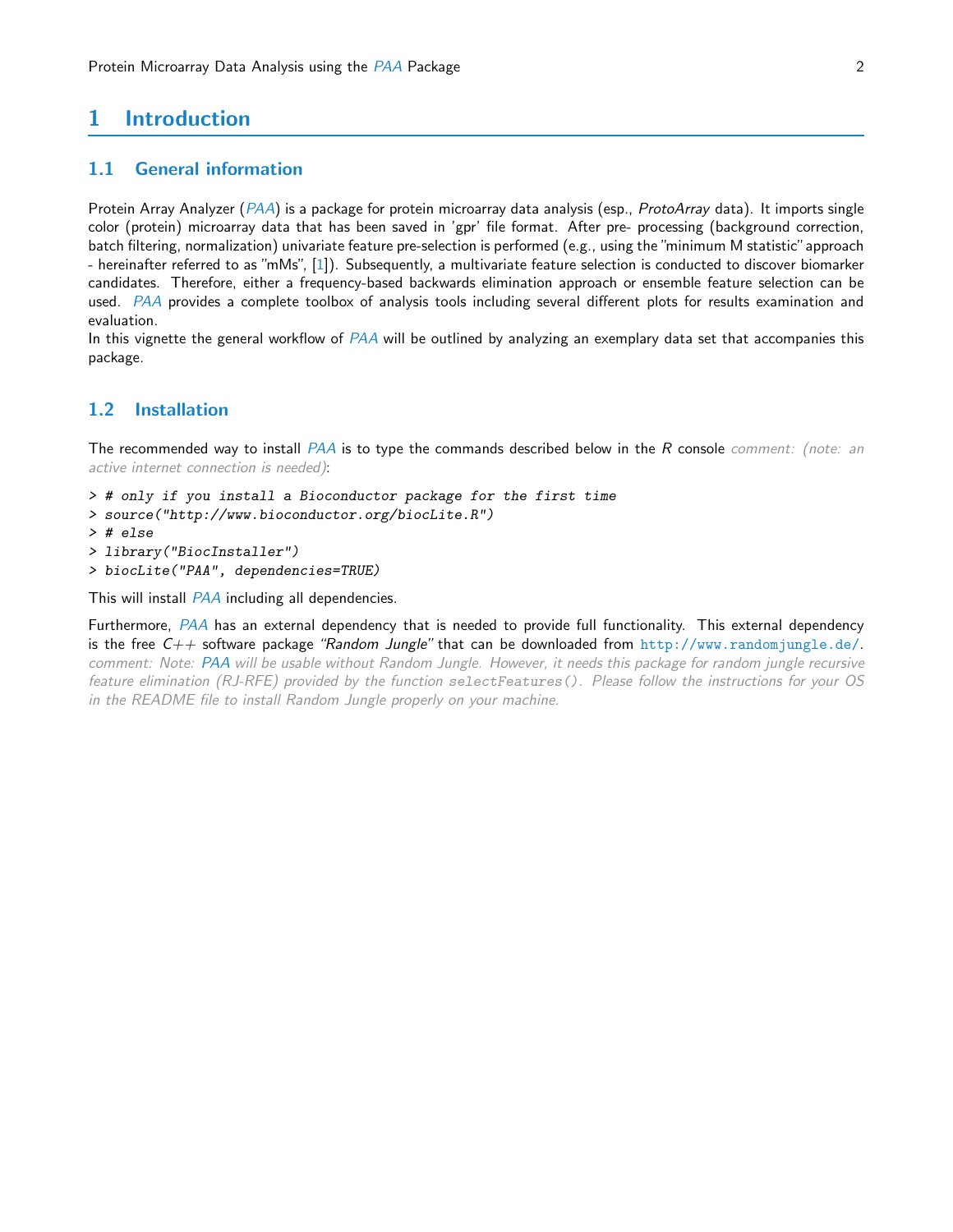# <span id="page-2-0"></span>2 Loading [PAA](http://bioconductor.org/packages/release/bioc/html/PAA.html) and importing data

After launching  $R$ , the first step of the exemplary analysis is to load  $PAA$ .

> library(PAA)

New microarray data should be imported using the function loadGPR() which is mainly a wrapper to *[limma](http://bioconductor.org/packages/release/bioc/html/limma.html)'s* function read.maimages() featuring optional duplicate aggregation for *ProtoArray* data. [PAA](http://bioconductor.org/packages/release/bioc/html/PAA.html) supports the import of files in 'gpr' file format. The imported data is stored in an expression list object (EList, respectively, EListRaw, see Bioconductor package *[limma](http://bioconductor.org/packages/release/bioc/html/limma.html)*). Paths to a targets file and to a folder containing 'gpr' files (all 'gpr' files in this folder that are listed in the targets file will be read) are mandatory arguments. The folder that can be obtained by the command system.file("extdata", package = "PAA") contains an exemplary targets file that can be used as a template. Below, the first 3 rows of this targets file are shown.

```
> targets <- read.table(file=list.files(system.file("extdata", package="PAA"),
+ pattern = "^targets", full.names = TRUE), header=TRUE)
> print(targets[1:3,])
 ArrayID FileName Group Batch Date Array SerumID
```
1 AD1 GSM734833\_PA41992\_-\_AD1.gpr AD Batch1 10.11.2010 41992 AD1 2 AD2 GSM734834\_PA41994\_-\_AD2.gpr AD Batch2 10.11.2010 41994 AD2 3 AD3 GSM734835\_PA42006\_-AD3.gpr AD Batch1 12.11.2010 42006 AD3

The columns "ArrayID", "FileName", and "Group" are mandatory. "Batch" is mandatory for microarray data that has been processed in batches. The remaining three columns as well as custom columns containing further information (e.g., clinical data) are optional.

If array.type is set to "ProtoArray" (default) duplicate spots will be aggregated. After importing, the object can be saved in a '.RData' file for further sessions. In the following code chunk, loadGPR() is demonstrated using a exemplary dummy data set that comes with PAA and has been created from the real data described below.

```
> gpr <- system.file("extdata", package="PAA")
> targets <- list.files(system.file("extdata", package="PAA"),
+ pattern = "dummy_targets", full.names=TRUE)
> dummy.elist <- loadGPR(gpr.path=gpr, targets.path=targets)
> save(dummy.elist, file=paste(gpr, "/DummyData.RData",
+ sep=""))
```
[PAA](http://bioconductor.org/packages/release/bioc/html/PAA.html) comes with an exemplary protein microarray data set. This 20 Alzheimer's disease serum samples vs. 20 controls data is a subset of a publicly available ProtoArray data set. It can be downloaded from the repository "Gene Expression Omnibus" (GEO, <http://www.ncbi.nlm.nih.gov/geo/>, record "GSE29676"). It has been contributed by Nagele E et  $aI.$  [\[2\]](#page-16-1) (note: Because a data set stored in 'gpr' files would be too large to accompany this package the exemplary data is stored as an '.RData' file).

In the following code chunk, the  $PAA$  installation path (where exemplary data is located) is localized, the new folder 'demo output' (where all output of the following analysis will be saved) is created, and the exemplary data set is loaded (note: exceptionally not via loadGPR()).

```
> cwd <- system.file(package="PAA")
> dir.create(paste(cwd, "/demo/demo_output", sep=""))
> output.path <- paste(cwd, "/demo/demo_output", sep="")
> load(paste(cwd, "/extdata/Alzheimer.RData", sep=""))
```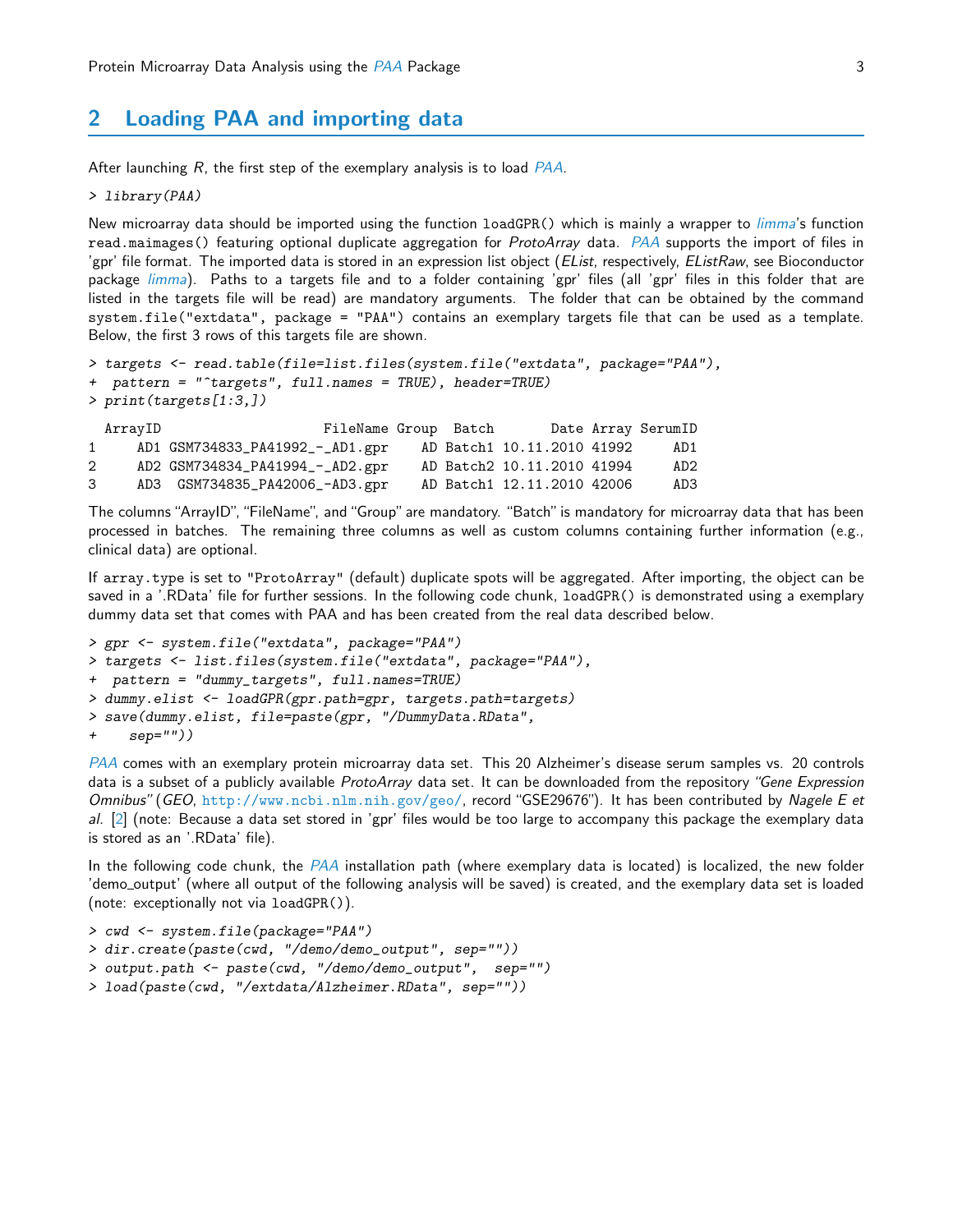#### <span id="page-3-0"></span>3 **Pre-processing**

If the microarrays were manufactured or processed in lots/batches, data analysis will suffer from batch effects resulting in wrong results. Hence, the elimination of batch effects is a crucial step of data pre-processing. A simple method to remove the most obvious batch effects is to find features that are extremely differential in different batches. In PAA this can be done for two batches using the function batchFilter(). This function takes an EList or EListRaw object and the batch-specific column name vectors lot1 and lot2 to find differential features regarding batches/lots. For this purpose, thresholds for p-values (Student's t-test) and fold changes can be defined. To visualize the differential features a volcano plot is drawn. Finally, the differential features are removed and the remaining data is returned.

```
> lot1 <- elist$targets[elist$targets$Batch == 'Batch1', 'ArrayID']
```
> lot2 <- elist\$targets[elist\$targets\$Batch=='Batch2', 'ArrayID']

```
> elist <- batchFilter(elist=elist, lot1=lot1, lot2=lot2, p.thresh=0.001,
```

```
+ fold.thresh=3)
```


## batch filter volcano

For background correction *limma's* function backgroundCorrect() can be used:

```
> library(limma)
```
- > elist <- backgroundCorrect(elist, method="normexp",
- normexp.method="saddle")  $\ddot{}$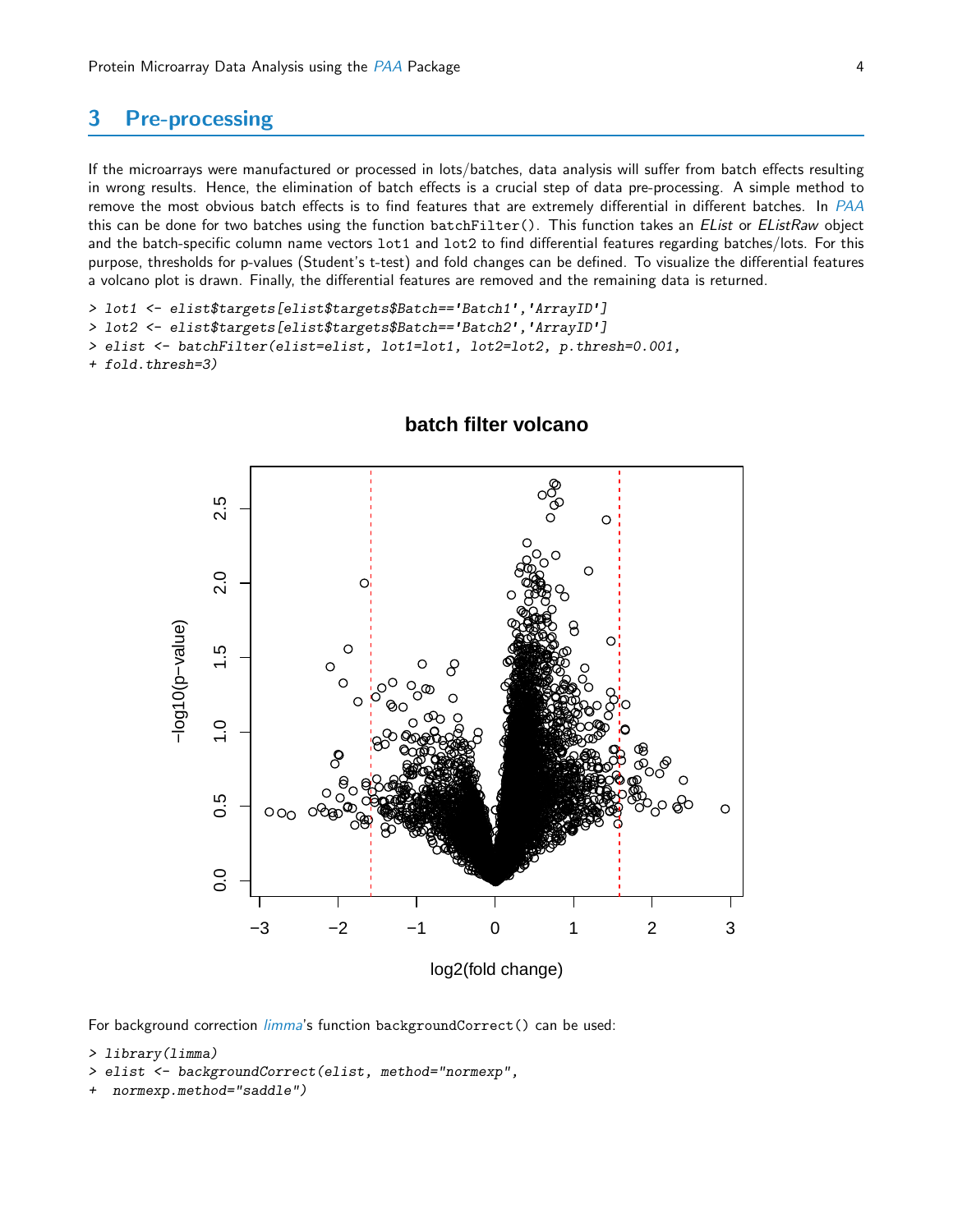Another important step in pre-processing is normalization. To assist in choosing an appropriate normalization method for a given data set, PAA provides two functions: plotNormMethods() and plotMAPlots(). plotNormMethods() draws boxplots (one boxplot per sample) of raw data and data after all kinds of normalization provided by PAA. For each normalization approach sample-wise boxplots are created. All boxplots will be saved as a high-quality 'tiff' file, if an output path is specified.

#### > plotNormMethods(elist=elist)

plotMAPlots () draws MA plots of raw data and data after applying all kinds of normalization methods provided by PAA. If idx="all" and an output path is defined (default), for each microarray one 'tiff' file containing MA plots will be created. If idx is an integer indicating the column index of a particular sample, MA plots only for this sample will be created.

#### > plotMAPlots(elist=elist, idx=10)



After choosing a normalization method, the function normalizeArrays() can be used in order to normalize the data. normalizeArrays() takes an EListRaw object, normalizes the data, and returns an EList object containing normalized data in log2 scale. As normalization methods "cyclicloess", "quantile" or "vsn" can be chosen. Furthermore, for ProtoArrays robust linear normalization ("r1m", see Sboner A. et al. [3]) is provided.

- > elist <- normalizeArrays(elist=elist, method="cyclicloess",
- + cyclicloess.method="fast")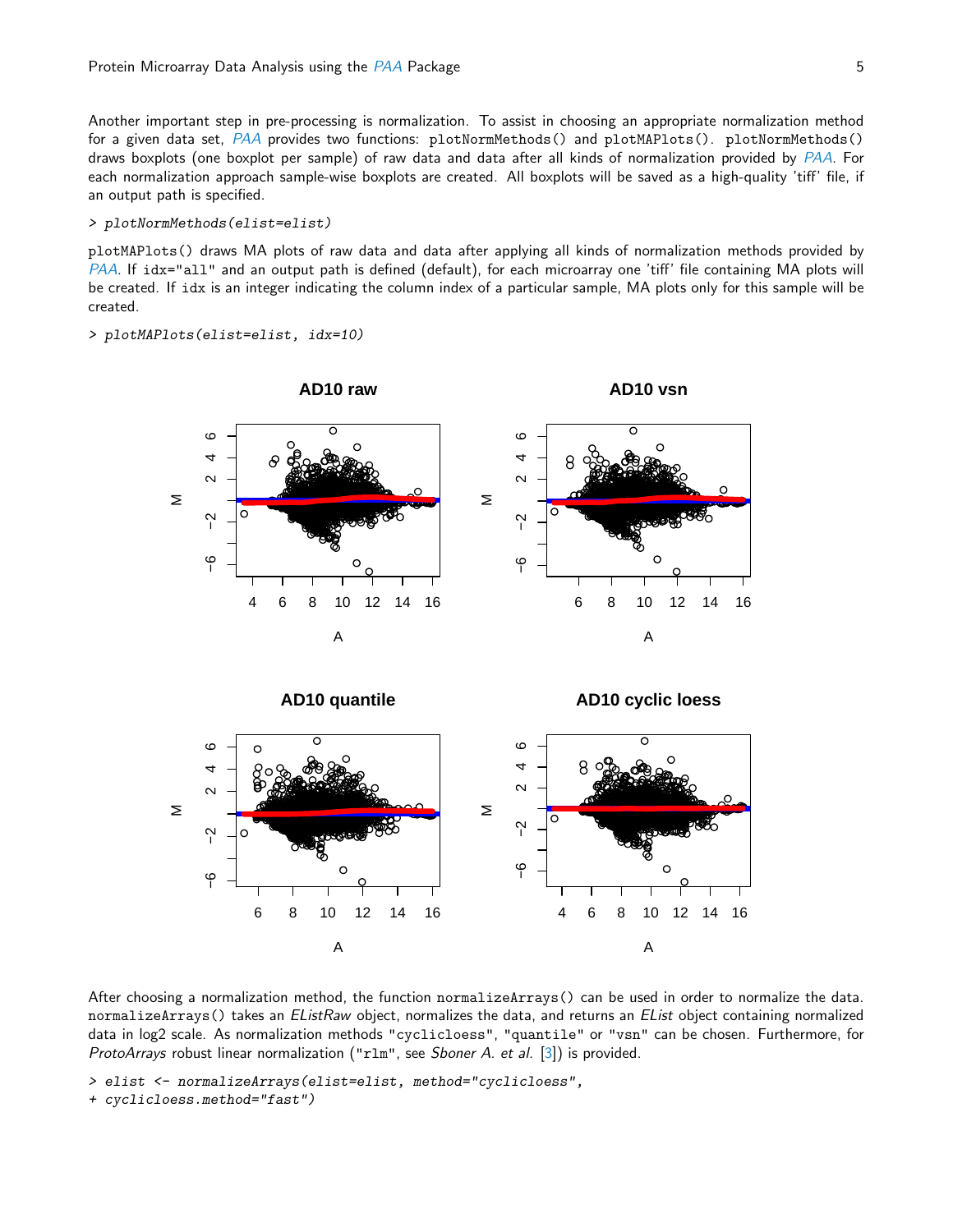In addition to batchFilter(), the function batchAdjust() can be used after normalization via normalizeArrays() to adjust the data for batch effects. This is a wrapper to [sva](http://bioconductor.org/packages/release/bioc/html/sva.html)'s function ComBat() for batch adjustment using the empirical Bayes approach [\[4\]](#page-16-3). To use batchAdjust() the targets file information of the EList object must contain the columns "Batch" and "Group".

> elist <- batchAdjust(elist=elist, log=TRUE)

Found 2 batches Found 1 categorical covariate(s) Standardizing Data across genes Fitting L/S model and finding priors Finding parametric adjustments Adjusting the Data

Since for further analysis also data in original scale will be needed, a copy of the *EList* object containing unlogged data should be created.

> elist.unlog <- elist > elist.unlog\$E <- 2^(elist\$E)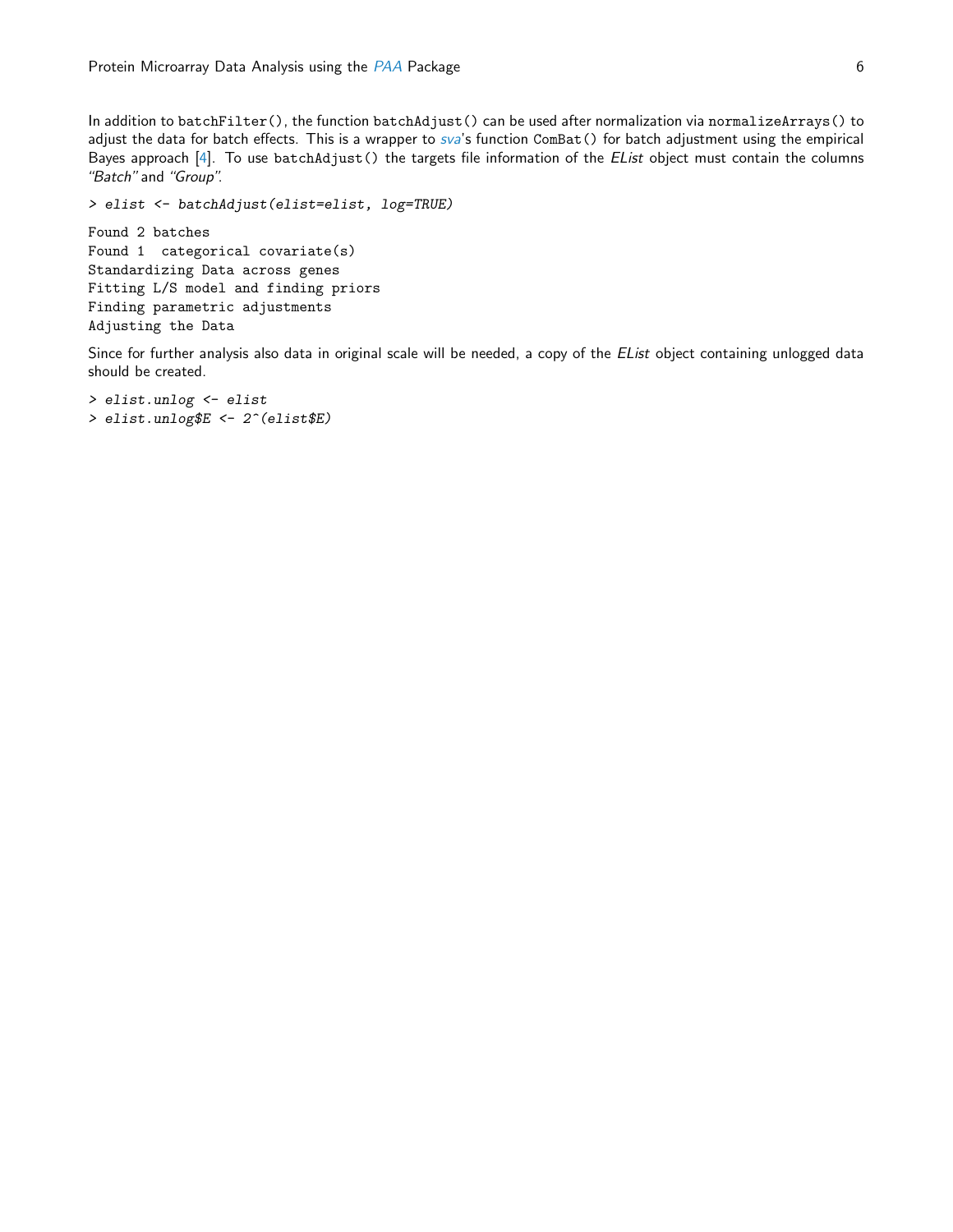#### <span id="page-6-0"></span>**Differential analysis** 4

The goal of univariate differential analysis is to detect relevant differential features. Therefore, statistical measures such as t-test p-values or mMs as well as fold changes are considered. PAA provides plotting functions in order to depict the number and the quality of the differential features in the data set. Accordingly, the function volcanoPlot() draws a volcano plot to visualize differential features. Therefore, thresholds for p-values and fold changes can be defined. Furthermore, the p-value computation method ("mMs" or "tTest") can be set. When an output path is defined (via output.path) the plot will be saved as a 'tiff' file. In the next code chunk, an example with method="tTest" is given.

> c1 <- paste(rep("AD", 20), 1:20, sep="")

> c2 <- paste(rep("NDC", 20), 1:20, sep="")

> volcanoPlot(elist=elist.unlog, group1=c1, group2=c2, method="tTest",

+ p.thresh=0.01, fold.thresh=2)



volcano plot

Here, an example with method="mMs" is given:

> mMs.matrix1 <- mMs.matrix2 <- mMsMatrix(x=20, y=20)

- > volcanoPlot(elist=elist.unlog, group1=c1, group2=c2, method="mMs",
- + p.thresh=0.01, fold.thresh=2, mMs.matrix1=mMs.matrix1,
- + mMs.matrix2=mMs.matrix2, above=1500, between=400)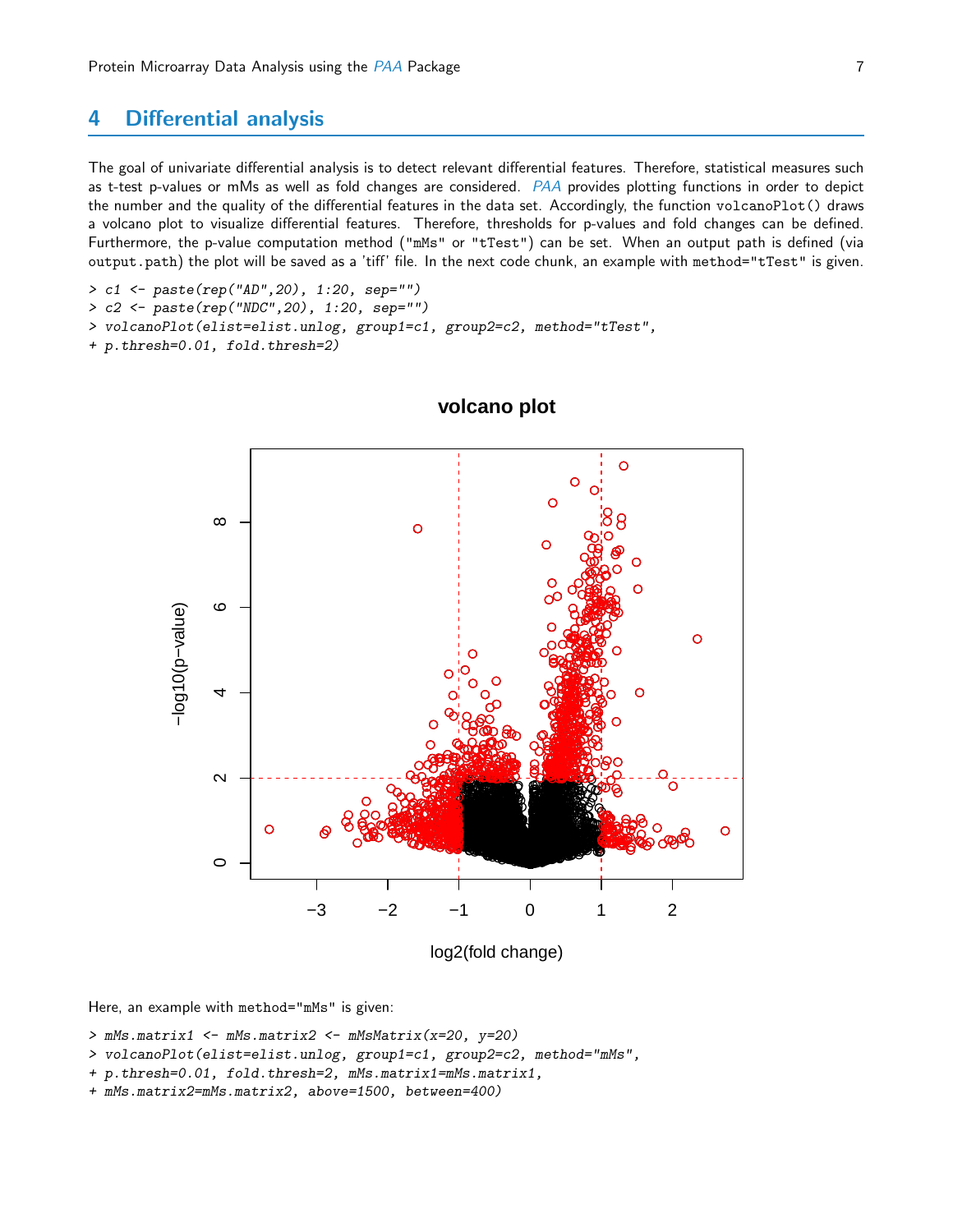Another plotting function is pvaluePlot() which draws a plot of p-values for all features in the data set (sorted in increasing order and in log2 scale). The p-value computation method ("tTest" or "mMs") can be set via the argument method. Furthermore, when adjust=TRUE adjusted p-values (method: Benjamini & Hochberg, 1995, computed via p.adjust()) will be used. For a better orientation, horizontal dashed lines indicate which p-values are smaller than 0.05 and 0.01. If adjust=FALSE, additionally, the respective Bonferroni significance threshold (to show p-values that would be smaller than 0.05 after a possible Bonferroni correction) for the given data is indicated by a third dashed line. comment: Note: Bonferroni is not used for the adjustment. The dashed line is for better orientation only. When an output path is defined (via output.path) the plot will be saved as a 'tiff' file. In the next code chunk, an example with method="tTest" is given.

> pvaluePlot(elist=elist.unlog, group1=c1, group2=c2, method="tTest")



Here, an example with method="mMs" is given:

```
> mMs.matrix1 <- mMs.matrix2 <- mMsMatrix(x=20, y=20)
```

```
> pvaluePlot(elist=elist.unlog, group1=c1, group2=c2, method="mMs",
```
+ mMs.matrix1=mMs.matrix1, mMs.matrix2=mMs.matrix2, above=1500,

```
+ between=400)
```
Here, an example with method="tTest" and adjust=TRUE is given:

> pvaluePlot(elist=elist.unlog, group1=c1, group2=c2, method="tTest", adjust=TRUE)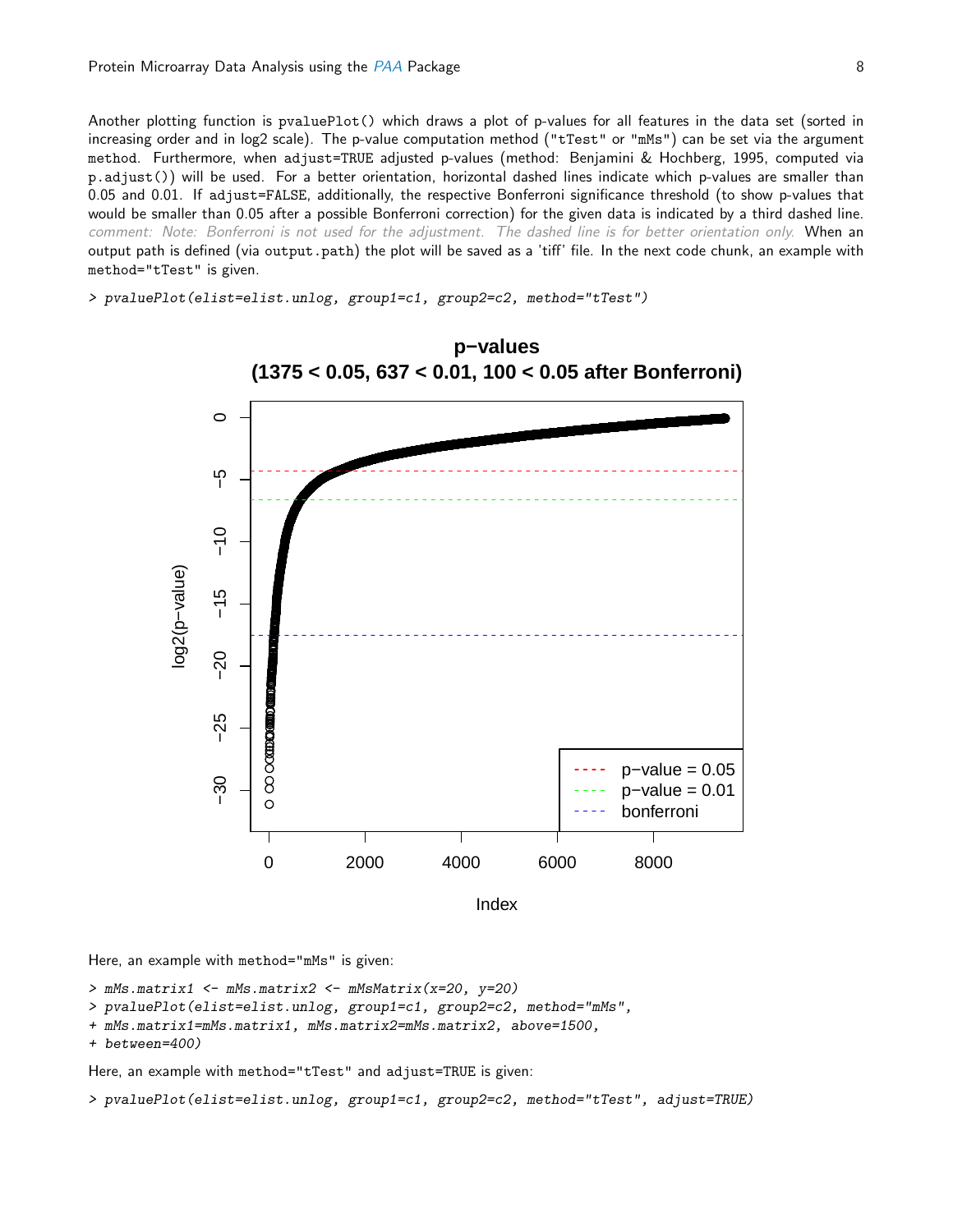

Here, an example with method="mMs" and adjust=TRUE is given:  $>$  mMs.matrix1  $<-$  mMs.matrix2  $<-$  mMsMatrix(x=20, y=20)

> pvaluePlot(elist=elist.unlog, group1=c1, group2=c2, method="mMs",

+ mMs.matrix1=mMs.matrix1, mMs.matrix2=mMs.matrix2, above=1500,

```
+ between=400, adjust=TRUE)
```
Finally, diffAnalysis() performs a detailed univariate differential analysis. This function takes an EList\$E- or EListRaw\$E- matrix (e.g., temp <- elist\$E) extended by row names comprising "BRC"-IDs of the corresponding features. The BRC-IDs can be created via:

brc <- paste(elist\$genes[,1], elist\$genes[,3], elist\$genes[,2]).

Next, the row names can be assigned as follows: rownames (temp) <- brc. Furthermore, the corresponding column name vectors, group labels and mMs- parameters are needed to perform the univariate differential analysis. This analysis covers inter alia p-value computation, p-value adjustment (method: Benjamini & Hochberg, 1995), and fold change computation. Since the results table is usually large, a path for saving the results should be defined via output.path. Optionally, a vector of row indices (features) and additionally (not mandatory for subset analysis) a vector of corresponding feature names (feature.names) can be forwarded to perform the analysis for a feature subset.

```
> E <- elist.unlog$E
> rownames(E) <- paste(elist.unlog$genes[,1], elist.unlog$genes[,3],
      elist.unlog$genes[,2])
> write.table(x=cbind(rownames(E),E), file=paste(cwd,"/demo/demo_output/data.txt",
```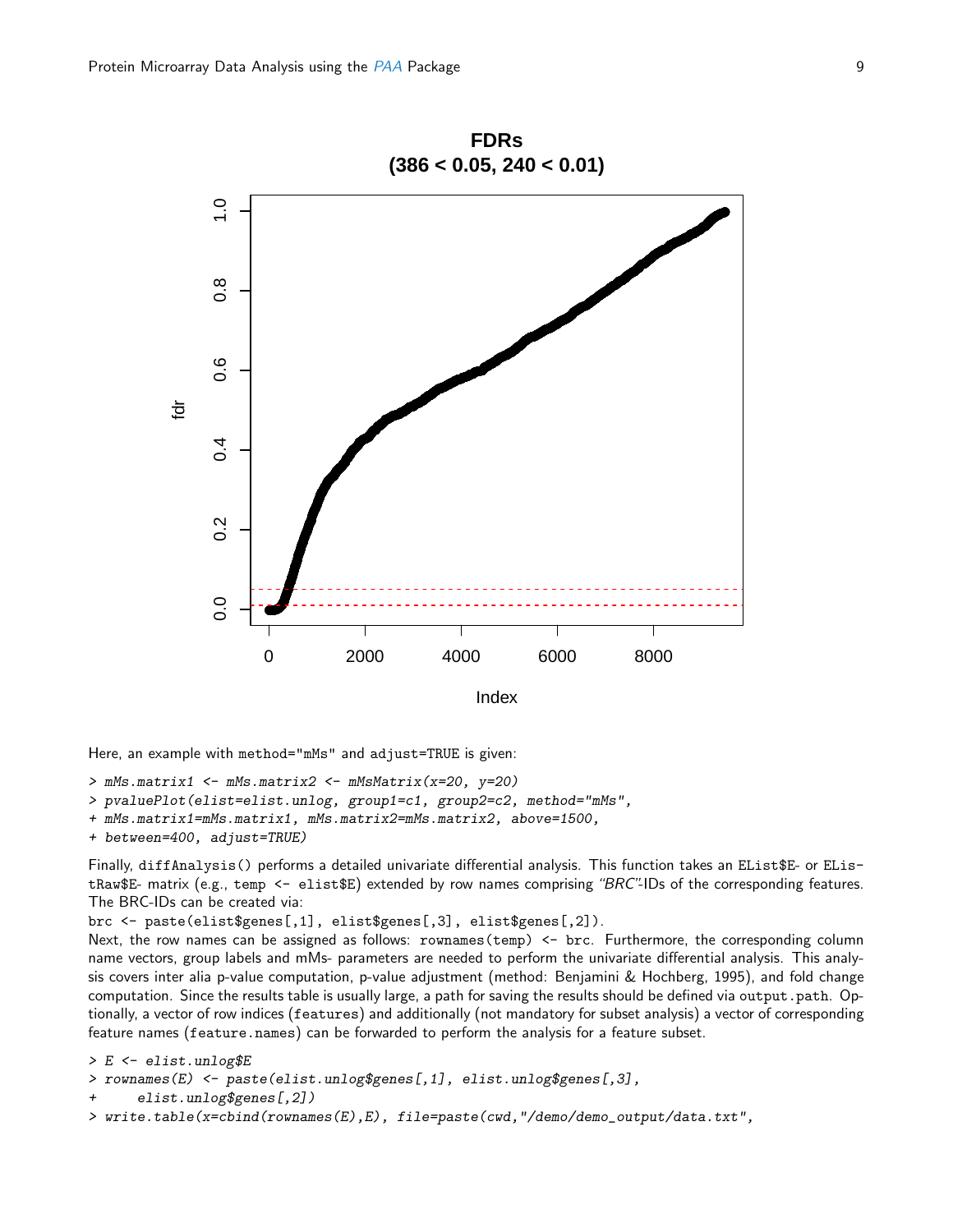```
+ sep=""), sep="\t", eol="\n", row.names=FALSE, quote=FALSE)
> mMs.matrix1 <- mMs.matrix2 <- mMsMatrix(x=20, y=20)
> diff.analysis.results <- diffAnalysis(input=E, label1=c1, label2=c2,
+ class1="AD", class2="NDC", output.path=output.path,
+ mMs.matrix1=mMs.matrix1, mMs.matrix2=mMs.matrix2, above=1500,
+ between=400)
> print(diff.analysis.results[1:10,])
     BRC t.test FDR.t. min..M.stat...mMs. FDR.mMs.
1 1 2 11 0.351983694209677 0.653973479313352 0.243589743589744 0.830359859486074
2 1 2 13 0.151259072141879 0.503022336421492 0.0241860325286354 0.330856548876571
3 1 2 15 0.319069313374179 0.63259412856928 1 1
4 1 2 17 0.178148370508752 0.526723457826063 0.150422391245528 0.830359859486074
5 1 2 19 0.271037416339296 0.598295359038278 0.243589743589744 0.830359859486074
6 1 2 21 0.069361853035849 0.391110753434364 0.0457380457380457 0.483713149738174
7 1 3 1 0.0282571557303619 0.267877836323831 1 1
8 1 3 3 0.00910966767019882 0.14042219433087 0.5 0.908394020697585
9 1 3 5 0.00601881506586275 0.107860806851378 0.053014553014553 0.483713149738174
10 1 3 7 0.805098309573945 0.916151278840529 0.302494802494803 0.908394020697585
        fold.change mean.AD mean.NDC median.AD median.NDC
1 1.36310218942116 1387.24857612588 1017.71428942901 842.099704479647 859.416057239667
2 0.260164203455032 2189.81022237882 8417.03121835251 1306.14075983065 2551.86979248348
3 1.10246479498723 451.984655028113 409.976497284295 415.049207136642 418.503234905461
4 0.595242176244782 1520.86202090465 2555.03067759637 1215.58374522395 1690.44497083082
5 0.453628378851133 2531.33318363501 5580.19141140576 1827.95965127254 1867.42479547798
6 0.757716282697657 2637.13557152232 3480.37336895211 2249.79121136307 2928.81612007343
7 1.26296277410803 486.300802717053 385.047613980944 447.78689939818 350.215519118426
8 1.47980349935485 693.646150408692 468.742066572421 557.911640592165 456.690818828797
9 1.35894544224916 1993.46155077708 1466.91801510276 1874.0807319835 1440.05368538955
10 0.907896179874401 820.138301874463 903.339302504744 731.867870049993 470.674837625346
            sd.AD sd.NDC
1 1646.15876708672 564.287945192393
2 2967.05315916364 18425.3711275158
3 165.941695749469 82.1672930729294
4 1062.94977081863 3156.77911820629
5 2444.53642628691 11805.2557183832
6 1276.80414608875 1559.53973583639
7 155.25816836103 123.083850273056
8 338.859052471425 93.5614899941108
9 718.813809075484 323.921664377623
10 432.900862308949 1425.95241316282
```
Subsequently, the most relevant differential features (i.e., features having low p-values and high absolute fold changes) can be extracted as a univariate feature selection. Nevertheless, it is recommended to perform also multivariate feature selection and to consider feature panels obtained from both approaches.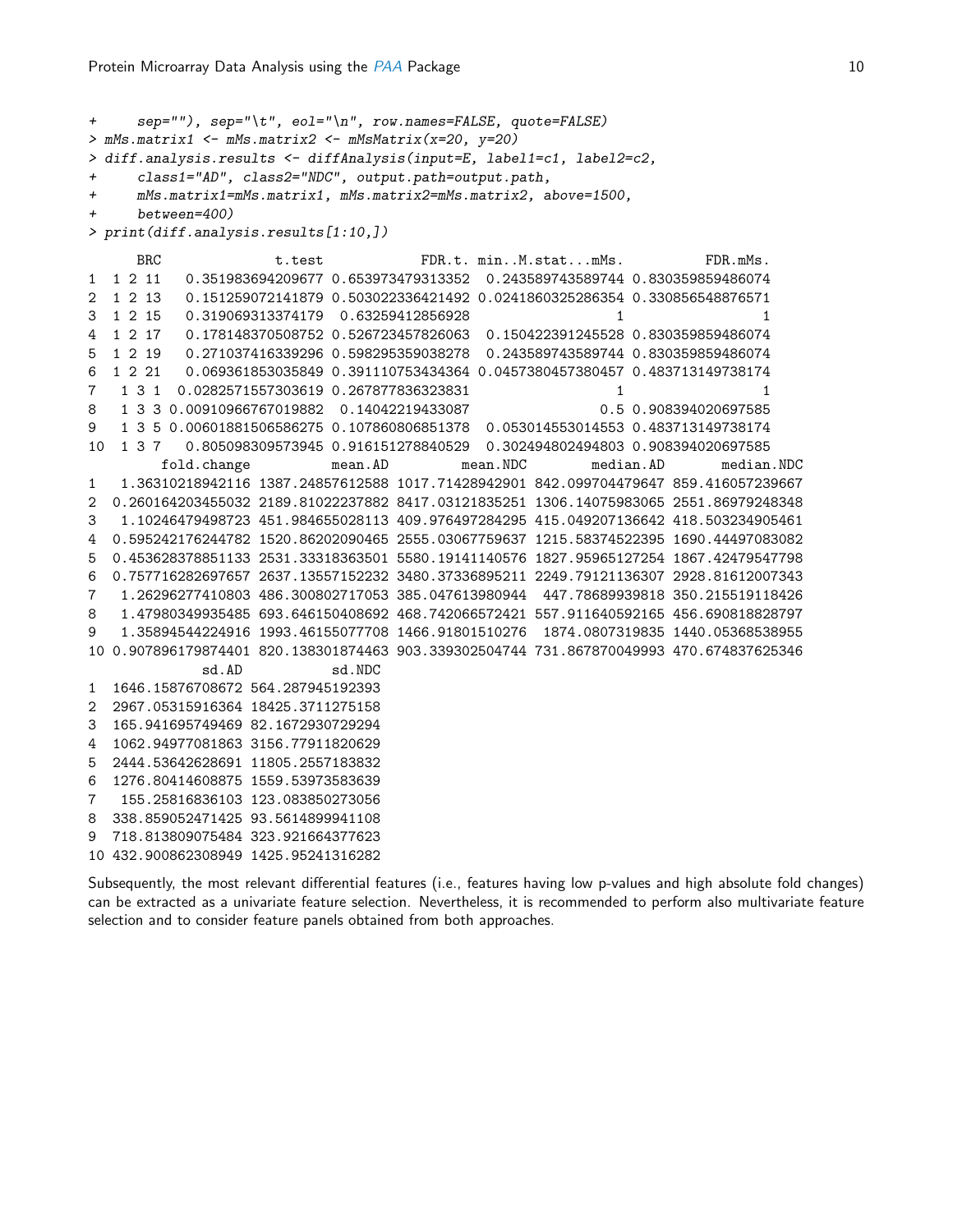## <span id="page-10-0"></span>5 Feature pre-selection

Before multivariate feature selection will be performed, it is recommended to discard features that are obviously not differential. Discarding them will accelerate runtimes without any negative impact on results. In [PAA](http://bioconductor.org/packages/release/bioc/html/PAA.html), this task is called "feature pre-selection" and it is performed by the function preselect(). This function iterates all features of the data set to score them via mMs, Student's t-test, or mRMR. If discard.features is TRUE (default), all features that are considered as obviously not differential will be collected and returned for discarding. Which features are considered as not differential depends on the parameters method, discard.threshold, and fold.thresh.

- $\bullet$  If method = "mMs", features having an  $mM$ s value larger than discard.threshold (here: numeric between 0.0 and 1.0) or do not satisfy the minimal absolute fold change fold.thresh will be considered as not differential.
- If method = "tTest", features having a p-value larger than discard.threshold (here: numeric between 0.0 and 1.0) or do not satisfy the minimal absolute fold change fold.thresh will be considered as not differential.
- If method = "mrmr",  $mRMR$  scores for all features will be computed as scoring method (using the function mRMR.classic() of the R package  $mRMRe$ ). Subsequently, features that are not the discard.threshold (here: integer indicating a number of features) features having the best  $mRMR$  scores are considered as not differential.

```
> mMs.matrix1 \leq mMs.matrix2 \leq mMsMatrix(x=20, y=20)
```
- > pre.sel.results <- preselect(elist=elist.unlog, columns1=c1, columns2=c2,
- + label1="AD", label2="NDC", discard.threshold=0.5, fold.thresh=1.5,
- + discard.features=TRUE, mMs.above=1500, mMs.between=400,
- + mMs.matrix1=mMs.matrix1, mMs.matrix2=mMs.matrix2,
- + method="mMs")
- > elist <- elist[-pre.sel.results\$discard,]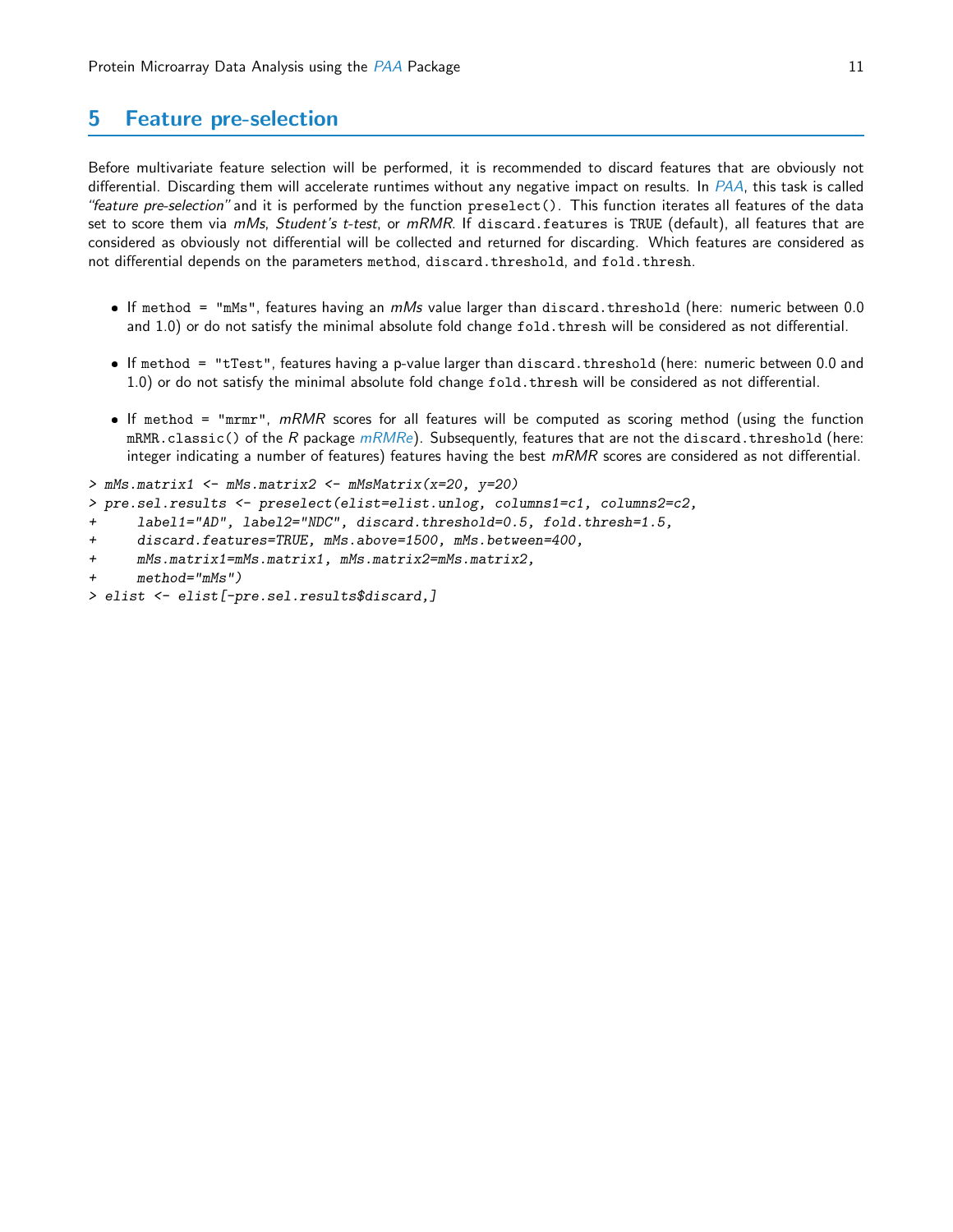# <span id="page-11-0"></span>6 Feature selection

For multivariate feature selection [PAA](http://bioconductor.org/packages/release/bioc/html/PAA.html) provides the function selectFeatures(). It performs a multivariate feature selection using "frequency-based" feature selection (based on RF-RFE, RJ-RFE or SVM-RFE) or "ensemble" feature selection (based on SVM-RFE).

Frequency-based feature selection (method="frequency"): The whole data is splitted in k cross validation training and test set pairs. For each training set a multivariate feature selection procedure is performed. The resulting k feature subsets are tested using the corresponding test sets (via classification). As a result, selectFeatures() returns the average k-fold cross validation classification accuracy as well as the selected feature panel (i.e., the union set of the k particular feature subsets). As multivariate feature selection methods random forest recursive feature elimination (RF- $RFE$ ), random jungle recursive feature elimination  $(RJ-RFE)$  and support vector machine recursive feature elimination (SVM-RFE) are supported. To reduce running times, optionally, an additional univariate feature pre-selection can be performed (usage via preselection.method). As univariate pre-selection methods mMs ("mMs"), Student's t-test ("tTest") and mRMR ("mrmr") are supported. Alternatively, no pre-selection can be chosen ("none"). This approach is similar to the method proposed in Baek et al.  $[5]$ .

Ensemble feature selection (method="ensemble"): From the whole data a previously defined number of subsamples is drawn defining pairs of training and test sets. Moreover, for each training set a previously defined number of bootstrap samples is drawn. Then, for each bootstrap sample *SVM-RFE* is performed and a feature ranking is obtained. To obtain a final ranking for a particular training set, all associated bootstrap rankings are aggregated to a single ranking. To score the cutoff best features, for each subsample a classification of the test set is performed (using a svm trained with the cutoff best features from the training set) and the classification accuracy is determined. Finally, the stability of the subsample-specific panels is assessed (via Kuncheva index, Kuncheva LI, 2007 [\[6\]](#page-16-5)), all subsample-specific rankings are aggregated, the top n features (defined by cutoff) are selected, the average classiification accuracy is computed, and all these results are returned in a list. This approach has been proposed and is described in Abeel et al.  $[7]$ .

selectFeatures() takes an EListRaw or EList object, group-specific sample numbers, group labels and parameters choosing and setting up a univariate feature pre-selection method as well as a multivariate feature selection method (frequency-based or ensemble feature selection) to select a panel of differential features. When an output path is defined (via output.path) results will be saved on the hard disk and when verbose is TRUE additional information will be printed to the console. Depending on the selection method, one of two different results lists will be returned:

- 1. If method is "frequency", the results list contains the following elements:
	- accuracy: average k-fold cross validation accuracy.
	- sensitivity: average k-fold cross validation sensitivity.
	- specificity: average k-fold cross validation specificity.
	- features: selected feature panel.
	- all.results: complete cross validation results.
- 2. If method is "ensemble", the results list contains the following elements:
	- **•** accuracy: average accuracy regarding all subsamples.
	- sensitivity: average sensitivity regarding all subsamples.
	- specificity: average specificity regarding all subsamples.
	- features: selected feature panel.
	- all.results: all feature ranking results.
	- stability: stability of the feature panel (i.e., Kuncheva index for the subrun-specific panels).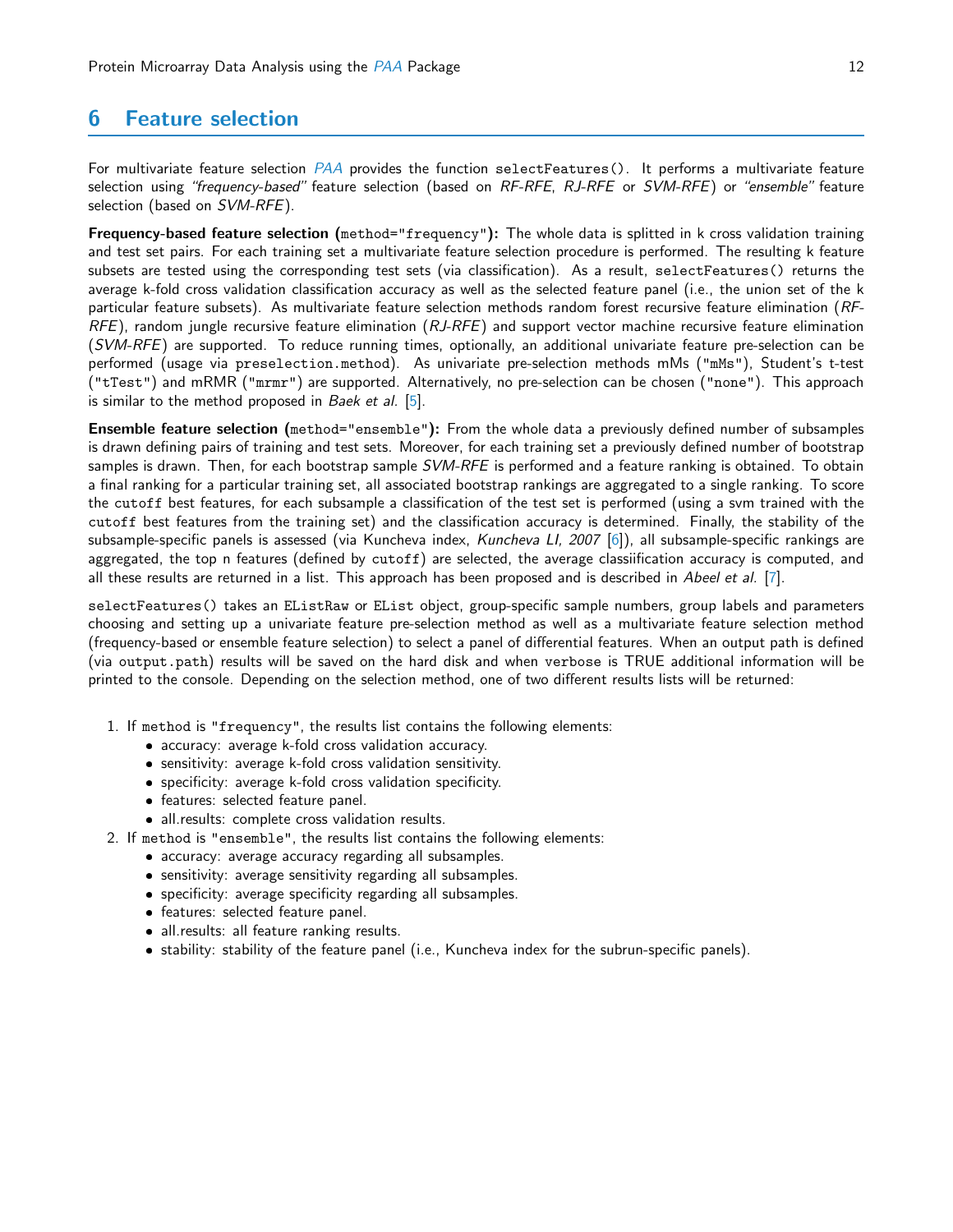In the following two code chunks first "frequency-based" feature selection and then "ensemble" feature selection is demonstrated.

```
> selectFeatures.results <- selectFeatures(elist,n1=20,n2=20,label1="AD",
+ label2="NDC",selection.method="rf.rfe",subruns=2,candidate.number=1000,
+ method="frequency")
> selectFeatures.results <- selectFeatures(elist,n1=20,n2=20,label1="AD",
```

```
+ label2="NDC", selection.method="rf.rfe", subsamples=10, bootstraps=10,
```

```
+ method="ensemble")
```
Because runtimes would take too long for this vignette [PAA](http://bioconductor.org/packages/release/bioc/html/PAA.html) comes with pre-computated selectFeatures.results objects stored in '.RData' files. These objects can be loaded as follows:

```
> # results of frequency-based feature selection:
> load(paste(cwd, "/extdata/selectFeaturesResultsFreq.RData", sep=""))
> # or results of ensemble feature selection:
> load(paste(cwd, "/extdata/selectFeaturesResultsEns.RData", sep=""))
```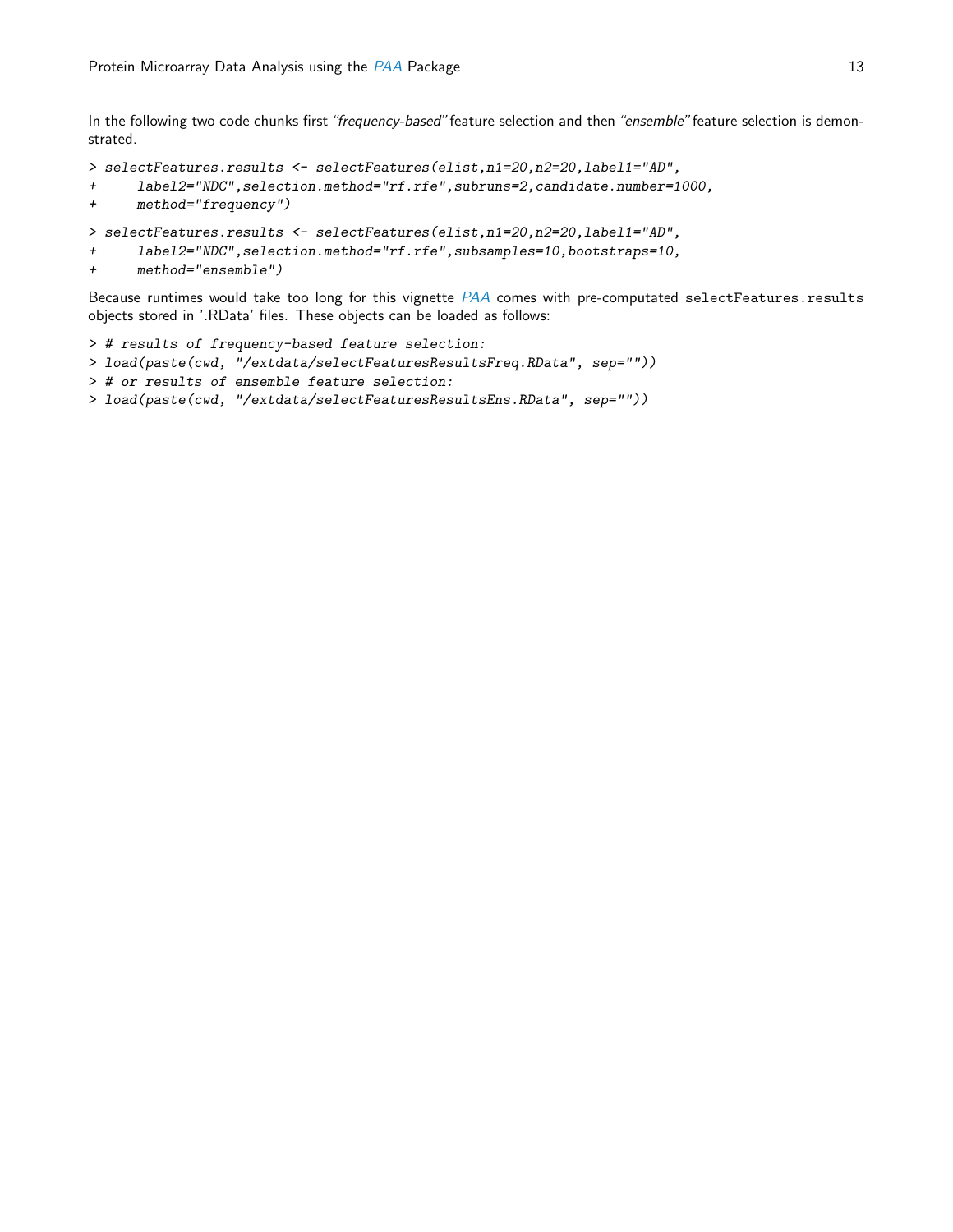# <span id="page-13-0"></span>7 Results inspection

After the selection of a feature panel, these features should be validated by manual inspection and evaluation for further research. To aid results inspection, [PAA](http://bioconductor.org/packages/release/bioc/html/PAA.html) provides several functions. The function plotFeatures() plots the intensities of all features (represented by BRC-IDs) that have been selected by selectFeatures() (one sub-plot per feature) in group-specific colors. All sub-plots are aggregated in one figure. If output.path is not NULL, this figure will be saved in a 'tiff' file in output.path.

> plotFeatures(features=selectFeatures.results\$features, elist=elist, n1=20,

+ n2=20, group1="AD", group2="NDC")



Alternatively, the function plotFeaturesHeatmap() plots intensities of all features given in the vector features (represented by BRC-IDs) as a heatmap. If description is TRUE (default: FALSE), features will be described via protein names instead of uniprot accessions. Again, if output.path is not NULL, the heatmap will be saved as a 'tiff' file in output.path.

> plotFeaturesHeatmap(features=selectFeatures.results\$features, elist=elist,

n1=20, n2=20, description=TRUE)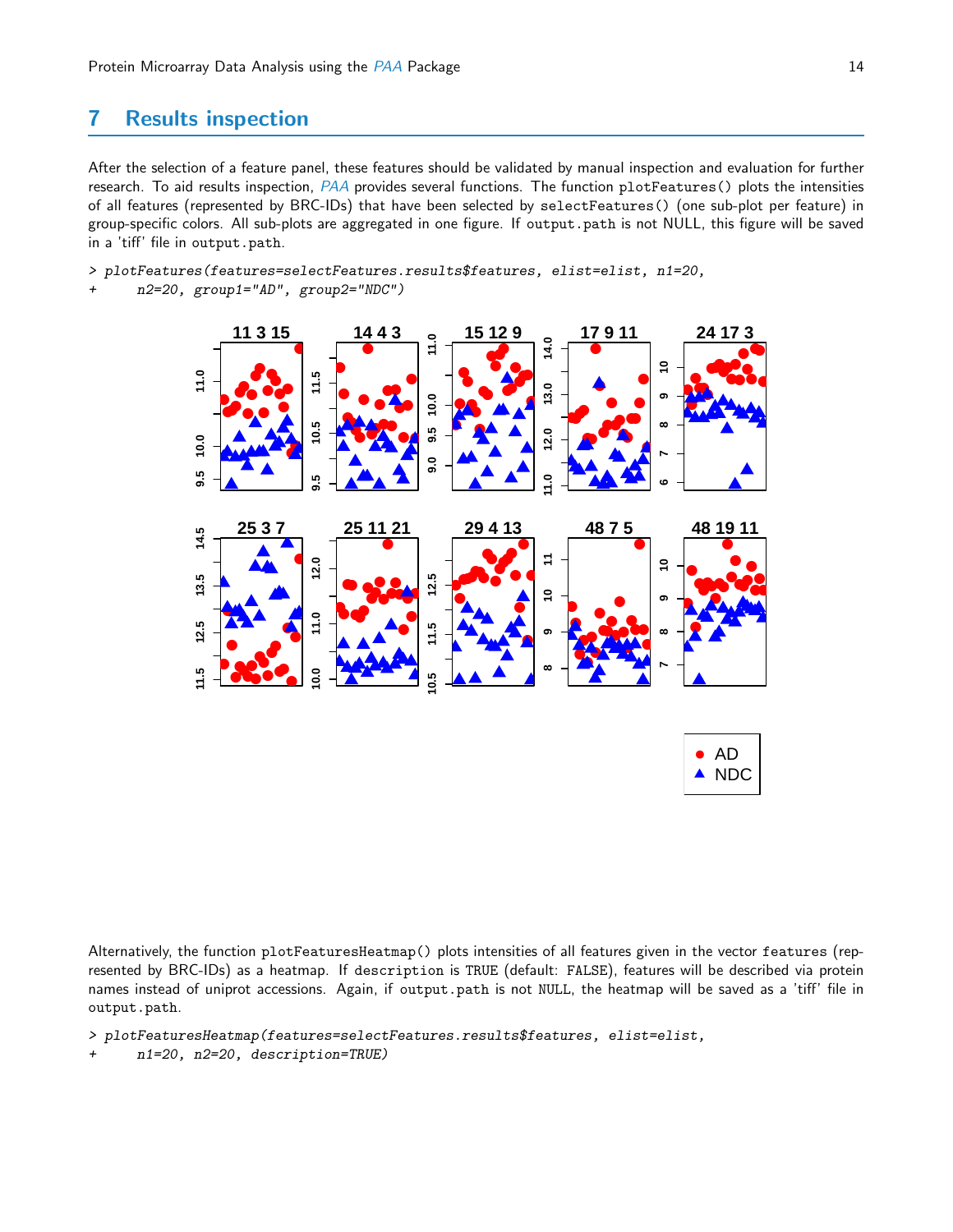

Finally, the function printFeatures() creates a table containing the selected biomarker candidate panel as well as additional information for results inspection. If output.path is defined, this table will be saved in a 'txt' file ('candidates.txt').

> printFeatures(features=selectFeatures.results\$features, elist=elist.unlog)[,-2]

|     | <b>BRC</b>   | AD1 | AD2 | AD3                                                                          | AD4                                                                                  |     |
|-----|--------------|-----|-----|------------------------------------------------------------------------------|--------------------------------------------------------------------------------------|-----|
| 1   | 11 3 15      |     |     | 1707.5487217474    1497.38674689785    1518.50548665975    1595.48520781193  |                                                                                      |     |
| 2   | 3<br>4<br>14 |     |     | 3647.8856681814 2525.02827878685 1822.99945555959                            | 1693.2902270162                                                                      |     |
| 3   | 15 12 9      |     |     | 821.899619465933 1053.14353763606 1517.30660391222 1358.10268235525          |                                                                                      |     |
| 4   | 17 9 11      |     |     | 5841.3140798993.5741.40278219469.6210.83563636426.6537.74627659344           |                                                                                      |     |
| 5   |              |     |     | 24 17 3 616.111573789624 430.50778352629 810.54024033577 640.802478533216    |                                                                                      |     |
| 6   |              |     |     | 25 3 7 3684.06124930958 8097.25857845367 4873.09737651854 3029.75212058229   |                                                                                      |     |
|     |              |     |     | 25 11 21 2540.94438380918 2354.59829803536 3390.11030199312 3353.44247657033 |                                                                                      |     |
| 8   | 29<br>4      |     |     | 13 5874.42547230922 4891.00677037418 6347.91201462816 6413.66758809429       |                                                                                      |     |
| 9   |              |     |     | 48 7 5 845 714240769055 620 14440193628 340 749562634244 449 474219299952    |                                                                                      |     |
| 10. | 48.          |     |     | 19 11 476.178151266892 943.905600292745 288.804357634443 720.297395448951    |                                                                                      |     |
|     |              | AD5 | AD6 | AD7                                                                          | AD <sub>8</sub>                                                                      | AD9 |
|     |              |     |     |                                                                              | 1851.16995801813 1954.34250591408 1474.58808187167 1800.72128180474 2203.41666536497 |     |
| 2   |              |     |     |                                                                              | 1545.93055668746_1382.00035799687_2342.34218157283_4715.17557251859_1453.15299797788 |     |
| 3   |              |     |     |                                                                              | 1049.37102695366 959.981281957999 784.029298909074 1211.40462403153 1168.05152698585 |     |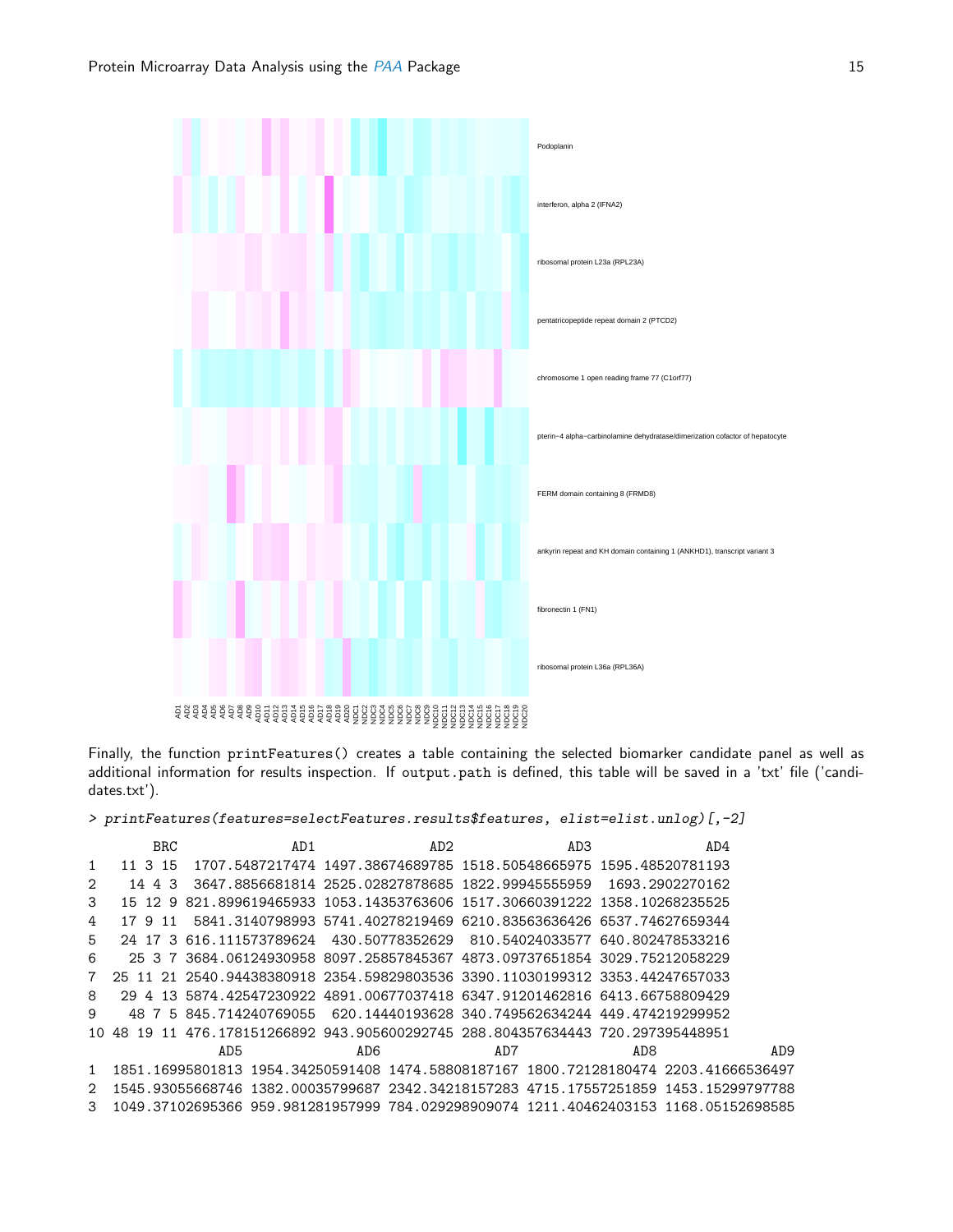| 4  |                                                                                      | 4260.17714734067 4202.60187600593 16612.0265171095 9541.51053863053 4658.8588632926     |                                                                                                    |                                                   |                                  |
|----|--------------------------------------------------------------------------------------|-----------------------------------------------------------------------------------------|----------------------------------------------------------------------------------------------------|---------------------------------------------------|----------------------------------|
| 5  |                                                                                      | 632.069400444672 548.763100507282 1023.42880381063 1052.79856077289 1141.40761228461    |                                                                                                    |                                                   |                                  |
| 6  |                                                                                      | 3567.8782212016 3361.12781744635 3083.52734553156 3582.11181827476                      |                                                                                                    |                                                   | 2964.7945481156                  |
| 7  |                                                                                      | 2318.92221694186 2253.41013303313 2440.77082029899 3254.85907322306 2857.61042907193    |                                                                                                    |                                                   |                                  |
| 8  |                                                                                      | 6536.80850077055 7127.74897797586 7039.47858075845 6525.73661581423 9104.56738330518    |                                                                                                    |                                                   |                                  |
| 9  |                                                                                      | 293.28859081869 478.504192919484 353.200964938405 750.950212843063 534.827154135703     |                                                                                                    |                                                   |                                  |
| 10 |                                                                                      | 628.686647544015 736.022640348691 677.197314077335 523.364514901869 723.686113405843    |                                                                                                    |                                                   |                                  |
|    | AD10                                                                                 | AD11                                                                                    | AD12                                                                                               | AD13                                              | AD14                             |
| 1  |                                                                                      | 2386.46403448151 1487.73326737895 1883.45531898606 2229.51382781521 2089.56380522875    |                                                                                                    |                                                   |                                  |
| 2  |                                                                                      | 1576.31726776973 2192.54630997845                                                       |                                                                                                    | 1657.0714848759 2643.2065805943 1622.60970111715  |                                  |
| 3  |                                                                                      | 1817.67145801657 1632.14697480895 1852.35247893044 1983.67962329566 1225.49775172497    |                                                                                                    |                                                   |                                  |
| 4  |                                                                                      | 5223.88824469712 7296.75112793968 5235.96698390644 5625.42315543494 4562.07038409095    |                                                                                                    |                                                   |                                  |
| 5  |                                                                                      | 948.492518532499 1046.88437502484 793.938411158195 1128.04497935662 769.658352738974    |                                                                                                    |                                                   |                                  |
| 6  | 4130.59006500495                                                                     |                                                                                         | 3768.6290095135 3117.05276658092 4362.44872185692 4826.64287027535                                 |                                                   |                                  |
| 7  |                                                                                      | 3076.07852248745 3518.44620770821 2828.55863681375 5617.81938427695 3021.46387470043    |                                                                                                    |                                                   |                                  |
| 8  | 8470.83889644311                                                                     |                                                                                         | 6197.375428568            7401.90131165549            8122.56344668605            8489.87868607207 |                                                   |                                  |
| 9  |                                                                                      | 534.374903350561 640.036360803523 494.014987949269 936.872390455245 521.727313868953    |                                                                                                    |                                                   |                                  |
| 10 |                                                                                      | 668.009686426311 1640.47500006756                                                       |                                                                                                    | 825.6169869154 1170.89751921492 702.412305275103  |                                  |
|    | AD15                                                                                 | AD16                                                                                    | AD17                                                                                               | AD18                                              | AD19                             |
| 1  |                                                                                      | 1816.81480837383 1581.63855404133 1913.63049498382 964.097897606952 1041.31869662808    |                                                                                                    |                                                   |                                  |
| 2  |                                                                                      | 2680.75754761939 2088.89985475576 1386.72270539493 2163.21598235924 3100.93907875795    |                                                                                                    |                                                   |                                  |
| 3  | 1264.90132812999                                                                     |                                                                                         | 1606.128035886 1363.54480704356 1451.21232699924                                                   |                                                   | 1472.8558509718                  |
|    | 4313.49722704237                                                                     |                                                                                         | 5726.1793272771 5729.03626045886 7322.01008188934 10463.4326694858                                 |                                                   |                                  |
| 4  | 1461.33398384387                                                                     |                                                                                         |                                                                                                    |                                                   |                                  |
| 5  |                                                                                      |                                                                                         |                                                                                                    |                                                   |                                  |
| 6  |                                                                                      | 3305.5529166168 3411.90331260232 6299.56837933074 2867.60878558206 5513.99669518703     |                                                                                                    |                                                   |                                  |
| 7  |                                                                                      | 3482.21452076536 3007.38413310608 1935.38202306179                                      |                                                                                                    |                                                   | 2846.6780325369 2274.68712494841 |
| 8  |                                                                                      | 9182.19304833079 6731.10498346019                                                       |                                                                                                    | 4314.2359530566 10389.9308274544                  | 2697.2862285214                  |
| 9  |                                                                                      | 385.232741137462 654.526774344986 547.249319019918 2785.35671953292 543.590666369519    |                                                                                                    |                                                   |                                  |
| 10 |                                                                                      | 679.003582388 763.190819480539 1035.66536310848 628.178037013272 799.090556916149       |                                                                                                    |                                                   |                                  |
|    | AD <sub>20</sub>                                                                     | NDC1                                                                                    | NDC <sub>2</sub>                                                                                   | NDC3                                              | NDC4                             |
| 1  |                                                                                      | 2926.42411753136 916.310255562927 965.297890850329 682.054562088009 912.950704810332    |                                                                                                    |                                                   |                                  |
| 2  |                                                                                      | 1377.25850041097 1467.91207671002 1203.85012261539 1605.84699431213                     |                                                                                                    |                                                   | 713.29858767954                  |
| 3  |                                                                                      | 1084.48003919482 817.847716743097 906.146982416223 548.946861729732 957.882043011654    |                                                                                                    |                                                   |                                  |
| 4  |                                                                                      | 3724.16200320842 2957.78866872182 2703.03269812683                                      |                                                                                                    |                                                   | 2583.5743196281 3735.99667897858 |
| 5  |                                                                                      | 744.952853092911 338.540631709138                                                       |                                                                                                    | 484.80631656514 302.279573332991 491.625200407955 |                                  |
| 6  |                                                                                      | 17381.9520086752 12078.4380584594 8356.16477086812                                      |                                                                                                    |                                                   | 6570.9494040785 7820.46972808707 |
| 7  |                                                                                      | 3041.02403868932 1271.70744537942 1587.81230232425 1184.55950308557 1012.47570612393    |                                                                                                    |                                                   |                                  |
| 8  |                                                                                      | 6708.44188234738 2418.89204876839                                                       | 1531.7973860577 3265.91990969854 4176.0404600778                                                   |                                                   |                                  |
| 9  |                                                                                      | 414.318514283749 478.04672302892 564.959917710933 393.11844852088 274.765462066987      |                                                                                                    |                                                   |                                  |
|    |                                                                                      | 10 626.652122277308 183.129536672821 396.28721824634 229.444162809794 92.2033511239305  |                                                                                                    |                                                   |                                  |
|    | NDC5                                                                                 | NDC6                                                                                    | NDC7                                                                                               | NDC <sub>8</sub>                                  | NDC <sub>9</sub>                 |
| 1  |                                                                                      | 1126.38247141383 922.659886109754 830.938986253421 961.606341894609 1312.65211553595    |                                                                                                    |                                                   |                                  |
| 2  |                                                                                      | 981.752307876404 1679.4377370426 796.743380621784 798.991549046095 1600.45415383023     |                                                                                                    |                                                   |                                  |
| 3  | 558.713037627185 410.597277093104 739.751575990382 686.466408438075 473.595891923403 |                                                                                         |                                                                                                    |                                                   |                                  |
| 4  |                                                                                      |                                                                                         |                                                                                                    |                                                   |                                  |
|    |                                                                                      | 3777.33539556956 2722.26177707613 2158.43944120215 9622.39214229588 2075.93149199798    |                                                                                                    |                                                   |                                  |
| 5  |                                                                                      | 303.117065525581 536.157510885349 326.678547811917 396.881767196424 334.843022317661    |                                                                                                    |                                                   |                                  |
| 6  |                                                                                      | 8007.97121254133 7280.36488225517 6646.32014204794 9120.48431398333 15347.6266865229    |                                                                                                    |                                                   |                                  |
| 7  | 1171.43537550505                                                                     |                                                                                         | 1234.760415103 1577.46172386672 1112.00298493665 1325.10396521862                                  |                                                   |                                  |
| 8  |                                                                                      | 3025.96547287941 1557.58885760092 3812.53215134233 2681.25160743599 3572.53949683205    |                                                                                                    |                                                   |                                  |
| 9  |                                                                                      | 282.289985043158 373.757162655114 211.309445291489 242.78647758168 326.622127353132     |                                                                                                    |                                                   |                                  |
|    |                                                                                      | 10 357.247510556263 344.052731115053 435.198927146926 227.203421006667 252.122607579654 |                                                                                                    |                                                   |                                  |
|    | NDC10                                                                                | NDC11                                                                                   | NDC12                                                                                              | NDC13                                             | NDC14                            |
| 1  |                                                                                      | 964.547283576047 965.92545559619 794.50575819914 1153.04044563743 1024.41205626165      |                                                                                                    |                                                   |                                  |